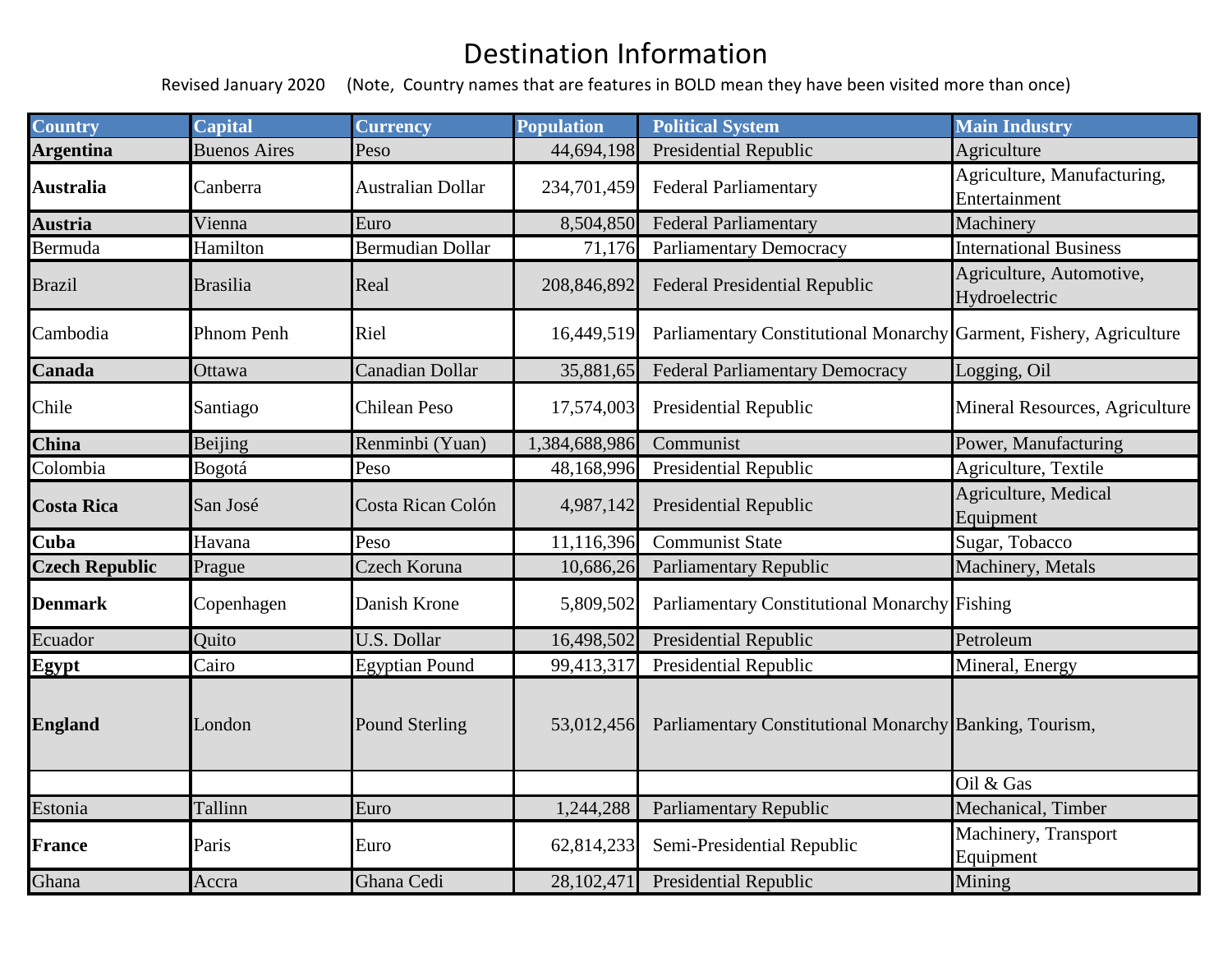## Destination Information

Revised January 2020 (Note, Country names that are features in BOLD mean they have been visited more than once)

| <b>Country</b>     | <b>Capital</b>  | <b>Currency</b>                                  | <b>Population</b> | <b>Political System</b>                                           | <b>Main Industry</b>                  |
|--------------------|-----------------|--------------------------------------------------|-------------------|-------------------------------------------------------------------|---------------------------------------|
| Greece             | Athens          | Euro                                             | 10,761,523        | <b>Parliamentary Republic</b>                                     | Tourism, Shipping                     |
| <b>Guatemala</b>   | Guatemala City  | Quetzal                                          | 16,581,273        | <b>Presidential Republic</b>                                      | Sugar                                 |
| <b>Hungary</b>     | <b>Budapest</b> | Forint                                           | 9,825,704         | Parliamentary Republic                                            | Energy, Manufacturing,<br>Engineering |
| India              | New Delhi       | <b>Indian Rupee</b>                              | 1,296,834,042     | <b>Federal Parliamentary Republic</b>                             | Textile, Agriculture                  |
| <b>Ireland</b>     | Dublin          | Euro                                             | 5,068,050         | Parliamentary Republic                                            | Brewing, Agriculture                  |
| Israel             | Jerusalem       | Israel New Shekei                                | 8,424,904         | <b>Parliamentary Democracy</b>                                    | Technology, Diamonds                  |
| <b>Italy</b>       | Rome            | Euro                                             | 62,246,674        | Parliamentary Republic                                            | Machinery, Fashion                    |
| <b>Jamaica</b>     | Kingston        | Jamaican Dollar                                  | 2,812,090         | Parliamentary Democracy under a<br><b>Constitutional Monarchy</b> | Agriculture, Tourism                  |
| <b>Japan</b>       | Tokyo           | Yen                                              | 126,168,156       | Parliamentary Constitutional Monarchy Manufacturing, Electronics  |                                       |
| Latvia             | Riga            | Euro                                             | 1,923,559         | <b>Parliamentary Republic</b>                                     | Timber, Manufacturing                 |
| Lithuania          | Vilnuis         | Lithuanian Litas                                 | 2,793,284         | Semi-Presidential Republic                                        | Engineering, Chemicals                |
| <b>Morocco</b>     | Rabat           | Moroccan Dirham                                  | 34,314,130        | Parliamentary Constitutional Monarchy Mining, Textile             |                                       |
| Nepal              | Kathmandu       | Nepalese Rupee                                   | 29,717,587        | <b>Federal Parliamentary Republic</b>                             | Agriculture                           |
| <b>New Zealand</b> | Wellington      | <b>New Zealand Dollar</b>                        | 4,545,627         | Parliamentary Democracy under a<br><b>Constitutional Monarchy</b> | Agriculture, Forestry, Fishing        |
| Norway             | Oslo            | Norwegian Krone                                  | 5,372,191         | Parliamentary Constitutional Monarchy Oil, Gas                    |                                       |
| Panama             | Panama City     | <b>Balboa and United</b><br><b>States Dollar</b> | 3,800,644         | Presidential Republic                                             | Construction, Brewing                 |
| Peru               | Lima            | Nuevo Sol                                        | 31,331,228        | <b>Presidential Republic</b>                                      | Mining, Fishing                       |
| Philippines        | Manila          | Peso                                             | 105,893,381       | <b>Presidential Republic</b>                                      | Agricultural                          |
| Poland             | Warsaw          | Złoty                                            | 38,420,687        | Parliamentary Republic                                            | Machinery, Mining                     |
| Portugal           | Lisbon          | Euro                                             | 10,355,493        | Semi-Presidential Republic                                        | Textiles, Clothing, Footwear          |
| Puerto Rico        | San Juan        | U.S. Dollar                                      | 3,294,626         | Presidential Republic; A self-governing<br>commonwealth           | Pharmaceutical, Tourism               |
| <b>Russia</b>      | Moscow          | <b>Russian Ruble</b>                             | 142, 122, 776     | Semi-Presidential Republic                                        | Automobile, Mining                    |